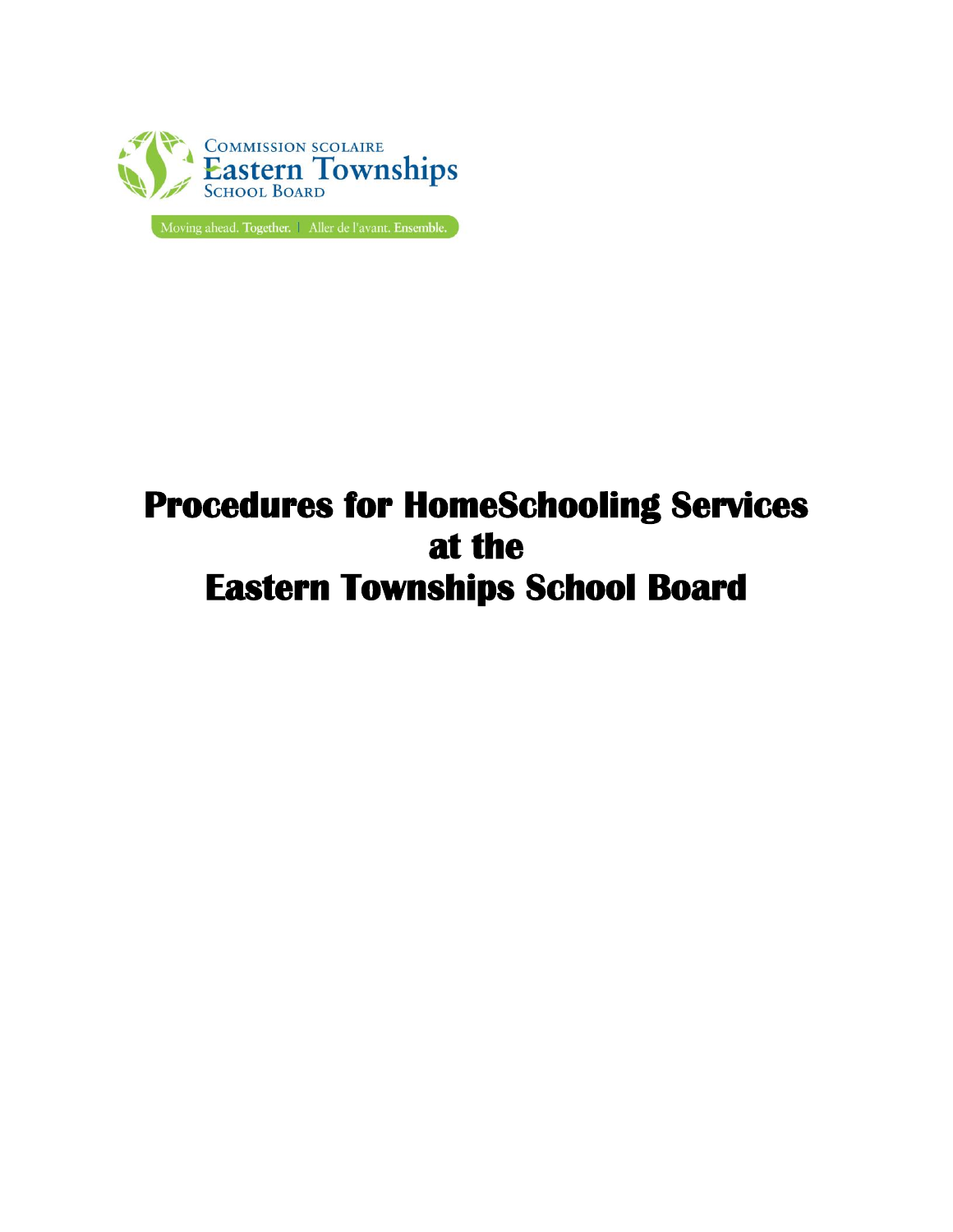#### **1. BACKGROUND**

New regulations on home schooling have come into force on July  $1<sup>st</sup>$ , 2018, resulting in many changes in the roles and responsibilities of the Ministry, school boards and parents.

A parent of a homeschooled child will now officially register with the Ministère de l'Éducation et de l'Enseignement Supérieur (MEES), with a copy of the written intent to homeschool to the school board asso and submit a Learning Project detailing the education plan for their child. Once approved, the parent may approach its local school board for access to pedagogical materials, exams, equipment, facilities and/or other student services.

The main purpose of this \*document is to define the roles and responsibilities of the Eastern Townships School Board (ETSB) in supporting home schooling families registered with the MEES. The final section of the document includes individual request forms for parents to access materials, exams, facilities and other student support services within the ETSB.

\*A special thank you to the Comité Régional de Laval, des Laurentides et de Lanaudière and the Sir Wilfrid Laurier School Board for allowing us to adapt their document for distribution purposes. It is important to note that some original content was modified to better reflect our own school board practices and procedures.

# **2. LEGAL AND REGULATORY FRAMEWORK**

a. *Education Act* (L.R.Q., ch. I-13.3), s. 15 1st par., sub-par.4, 231 and 448.1 (hereafter called EA). b. *Homeschooling regulation*, D 644-2018, (2018) GO II, 3869 (hereafter called the Regulation). <http://www.education.gouv.qc.ca/en/school-boards/support-and-assistance/homeschooling/>

#### **3. DEFINITIONS**

**Designated school:** School designated by the school board to provide access to materials, equipment and/or facilities.

**Textbooks:** School textbooks approved by the school principal under Section 96.15 (3) of the EA. Please note that reference documents (e.g. dictionaries, grammar books, teacher guides, etc.) are not considered school textbooks.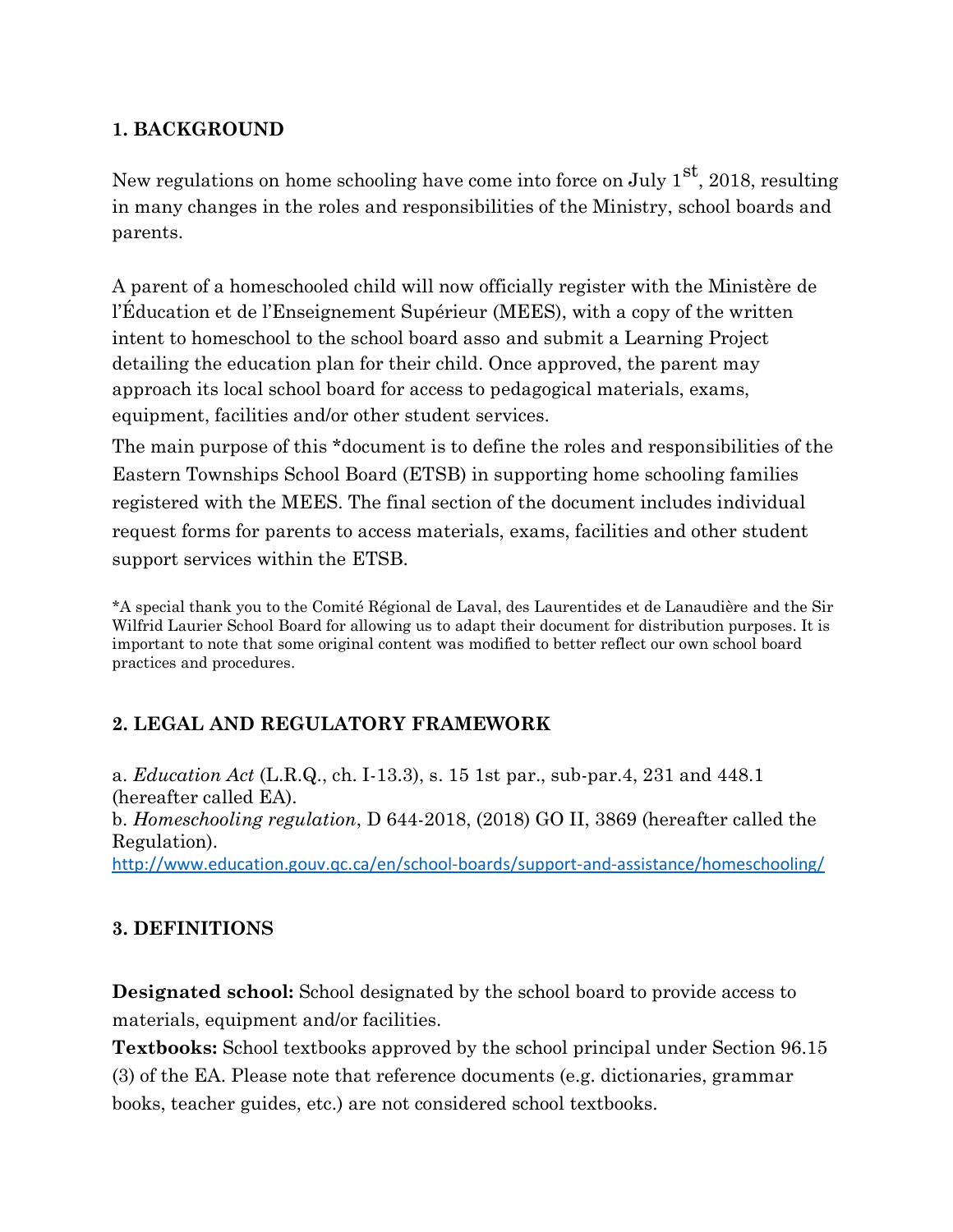**Available:** Something which is physically located in the designated school and is not currently being used or used by teachers during the period covered by the request.

**Child:** For the purposes of this document, the word child means specifically a child who is homeschooled as defined by the EA and the Regulation and who is of school age, as defined in Section 1 of the EA.

**Accompanying person:** A parent or adult designated by the parent who accompanies the child during his or her presence at the designated school. This person is not permitted to accompany more than four (4) children at a time.

#### **4. PRINCIPLES**

4.1. The child may receive materials and services from the ETSB as described by the EA and the Regulation, subject to availability and in accordance with the procedures set out in this document.

4.2. The services offered at the designated school are services to support the child; this will not include any additional services to accommodate the parent or accompanying person.

4.3. The child and parent or accompanying person are expected to take proper care of materials, equipment and/or facilities made available to them during the time spent at the designated school.

#### **5. ROLES & RESPONSIBILITIES**

#### **ETSB**

- **Directorate** The Directorate is responsible for the implementation and application of the procedures set out in this document, in collaboration with the Educational and Student Services Departments.
- **Educational & Complementary Services Depts.** Both departments are responsible for the application and distribution of the document to the Principal of the designated school and to accommodate school requests for resources to support the child. Any requests for materials and/or support services should be directed to the following e-mail address: [homeschooling@etsb.qc.ca](mailto:homeschooling@etsb.qc.ca)
- **School Board Organization Technician** The School Board Organization Technician is responsible for admissions and declaration of children whose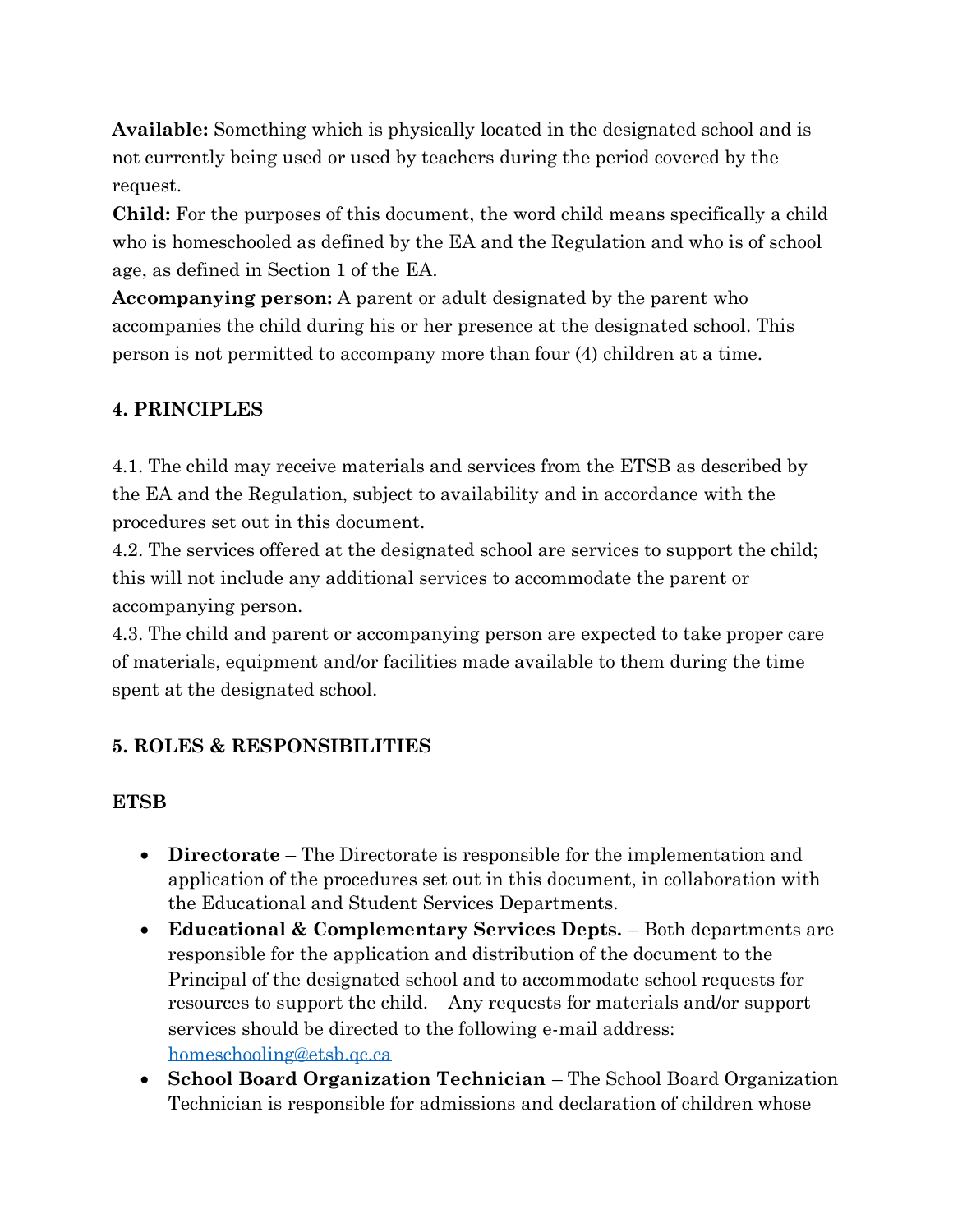parents have requested services from the school board.

• **Designated School Principal** – The designated school principal is responsible for the application of the procedures set out in this document, in collaboration with the Educational and Complementary Services depts.

# **Parent & Child**

- The parent of a child benefiting from the services provided by the ETSB is responsible for respecting the provisions set out in this document as well as the rules established by the designated school.
- The parent is also responsible, unless delegated to an accompanying person, for the supervision and safety of the child at all times in the delegated school. The child must at all times respect the rules established by the delegated school.

# **6. PROVISIONS**

# **6.1. General Provisions**

To benefit from the services and support of the ETSB, the parent of the child must respect the following procedures:

- a) Follow the school board's admission process, according to the policy in effect;
- b) Provide the School Board [\(homeschooling@etsb.qc.ca\)](mailto:homeschooling@etsb.qc.ca)) with the following documents:
	- A certified copy of the birth certificate (long form)
	- Proof of Declaration of Eligibility for Instruction in English;
	- A copy of the notice sent to the Ministry and evidence of receipt;
	- A copy of the Learning Project;
	- An updated copy of the Learning Project if changes are made;
- c) Complete the attached home schooling request form(s), depending on the service or support required and return to the School Board (homeschooling@etsb.qc.ca). The request(s) for access to materials and/or facilities must align with the contents of the Learning Project.

# **6.2. Evaluations**

# **6.2.1 School Board Compulsory Exams and MEES Compulsory and Uniform Exams**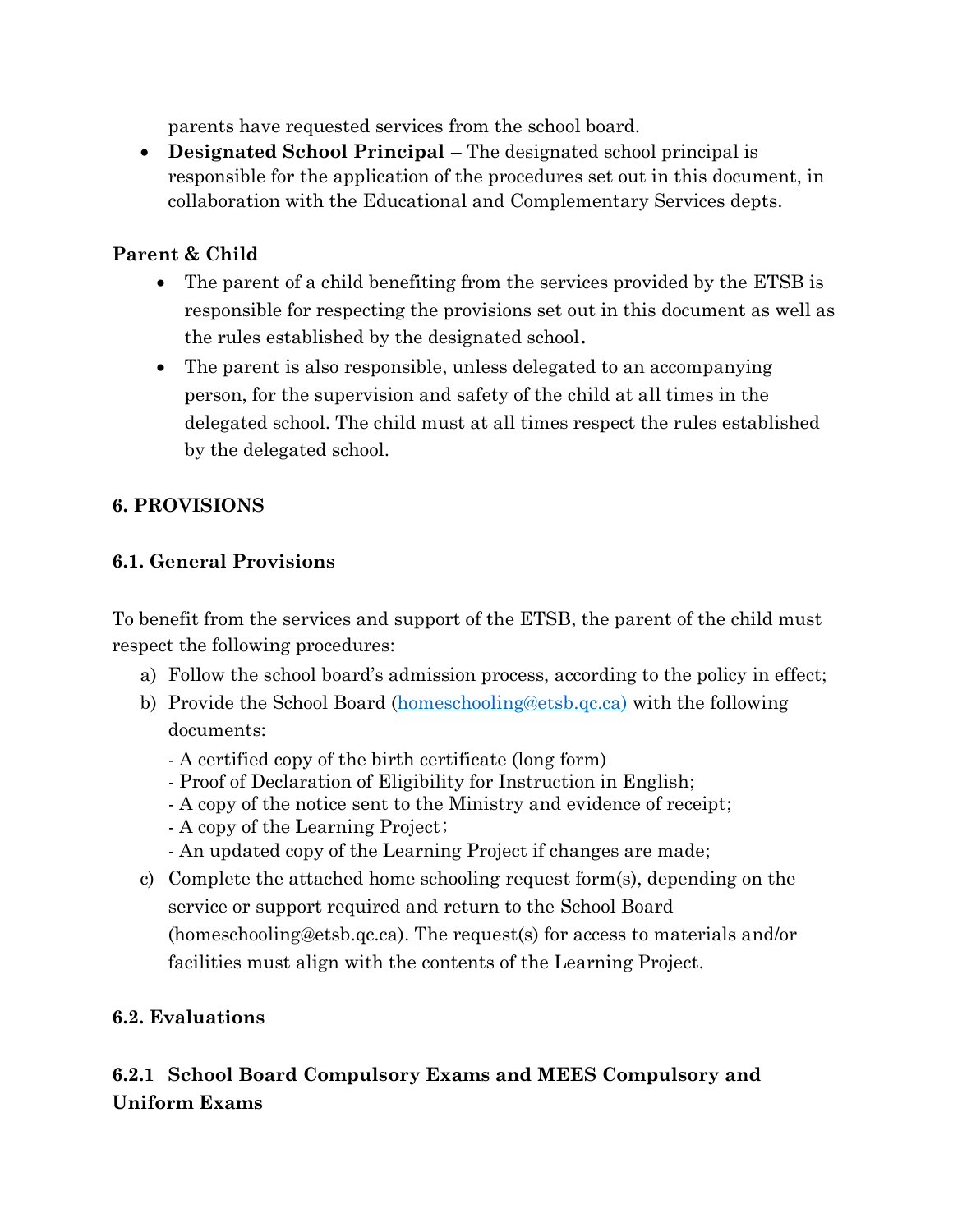- a) A child may be evaluated with an exam in subjects and grade levels identified by the ETSB and shown on the attached exam schedule, ETSB Exam Schedule: Board Compulsory and Ministry Exams.
- b) Requests for board compulsory exams must align with the contents of the Learning Project.
- c) The child must arrive at the designated location (school or school board), on the date/time indicated on the exam schedule. The parent or accompanying person will not be permitted in the exam room.
- d) At the parent's request, the child may use an adaptive measure if available (e.g. computer, writing assistance program, quiet area, etc.) during the exam that he/she has used at home during the learning. The adaptive measure must never be a support person and must respect the guidelines set by the MEES regarding acceptable adaptations during uniform exams.
- e) Results from the exam(s) are emailed to the parent at the end of the correction period. The exams are the property of the ETSB and remain confidential. The parent does not receive a copy but may request a viewing of the corrected exam.

#### **7. LEARNING MATERIALS AND RESOURCES**

- a) The child may obtain free textbooks so long as the books align with the contents of the Learning Project.
- d) Textbooks are made available for the entire school year and returned to the school prior to the last day of the month of June.
- e) All loaned materials must be kept in good condition.
- f) Sharing of copyrighted learning material (photocopies) is not permitted.
- g) To access learning resources and facilities in the designated school, the parent must complete the attached home schooling request form, Access to School Facilities and Resources and return to the ETSB (homeschooling@etsb.qc.ca). A response to the request will be sent to the parent via email within a 7-10 day period, including possible dates/times if approved.

#### **8. STUDENT SERVICES**

a) The following services shall be provided, subject to their availability and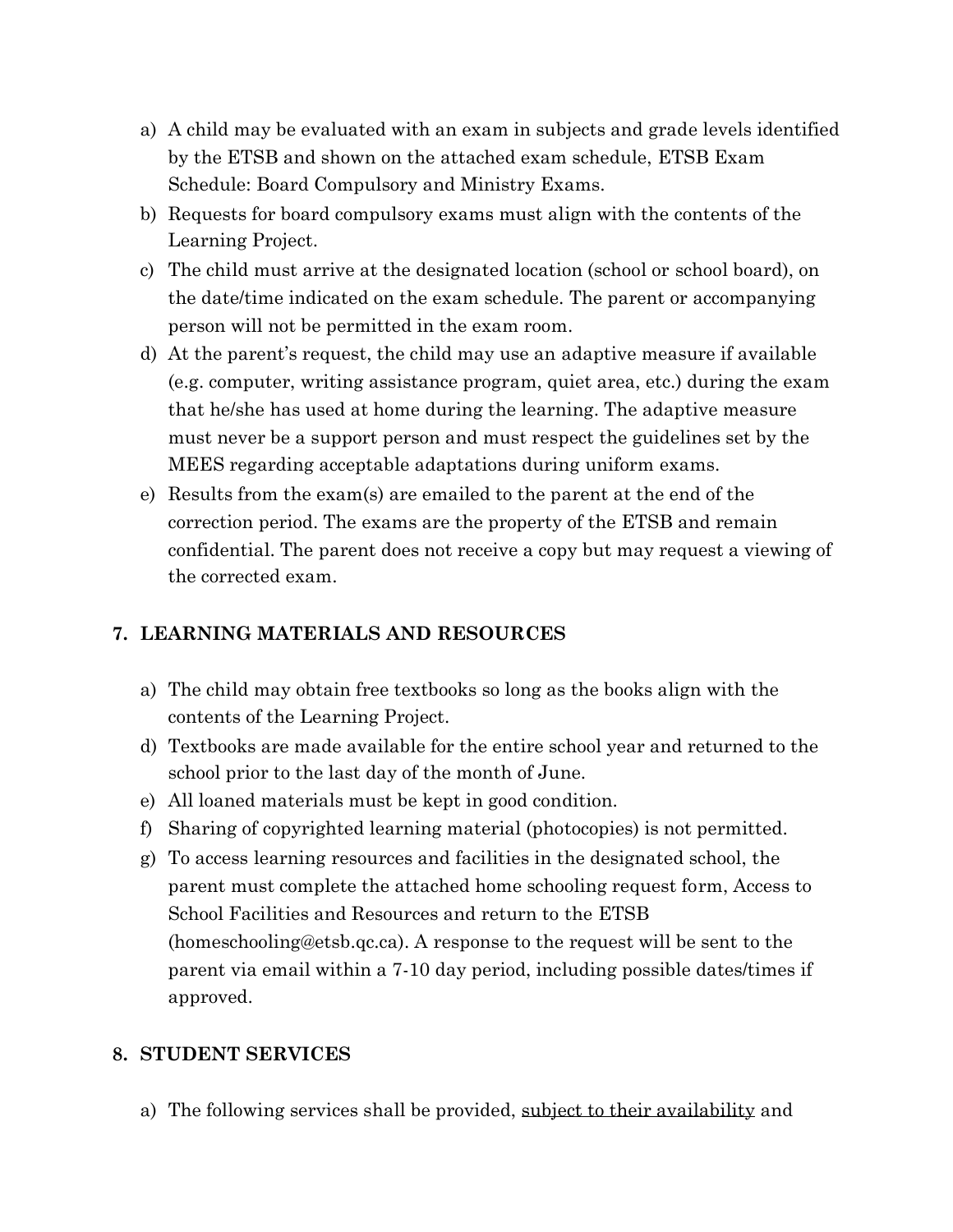taking into account the needs of the child and in connection with the contents of the Learning Project:

- Academic and Career Counselling (Secondary only)
- Psychological Services
- Psychoeducational Services
- Speech-Language Assessments
- Remedial Educational Services
- b) The ETSB determines the child's needs based on the information provided on the home schooling form, Access to Student Services. For all services except those pertaining to Academic and Career Counselling and Information, a recent report written by an external professional concerning the additional service being requested is required. This report must accompany the request form. It is important that the professional's report be accurate and detailed regarding the problems involved and the need of the services being requested.
- c) The Student Services Dept. is then responsible in informing and providing the child's parents with the services available at the designated school in the same way as if the child were attending the school. The services available may vary and services may be offered individually or in groups. This decision is made by the Student Services Dept. in consideration of the resources at its disposal at the time of the request.
- d) If necessary, a wait list for services will be maintained by the Student Services Dept.

# **9. DESIGNATED SCHOOL FACILITIES AND RESOURCES**

#### **9.1. Safety and Behaviour**

- Under no circumstances may the child be left alone in any area of the designated school. The parent or accompanying person must remain with the child at all times.
- The ETSB or designated school principal reserves the right to interrupt an activity performed by the child if the child is not complying with the school's code of conduct. The child and parent or accompanying person may be asked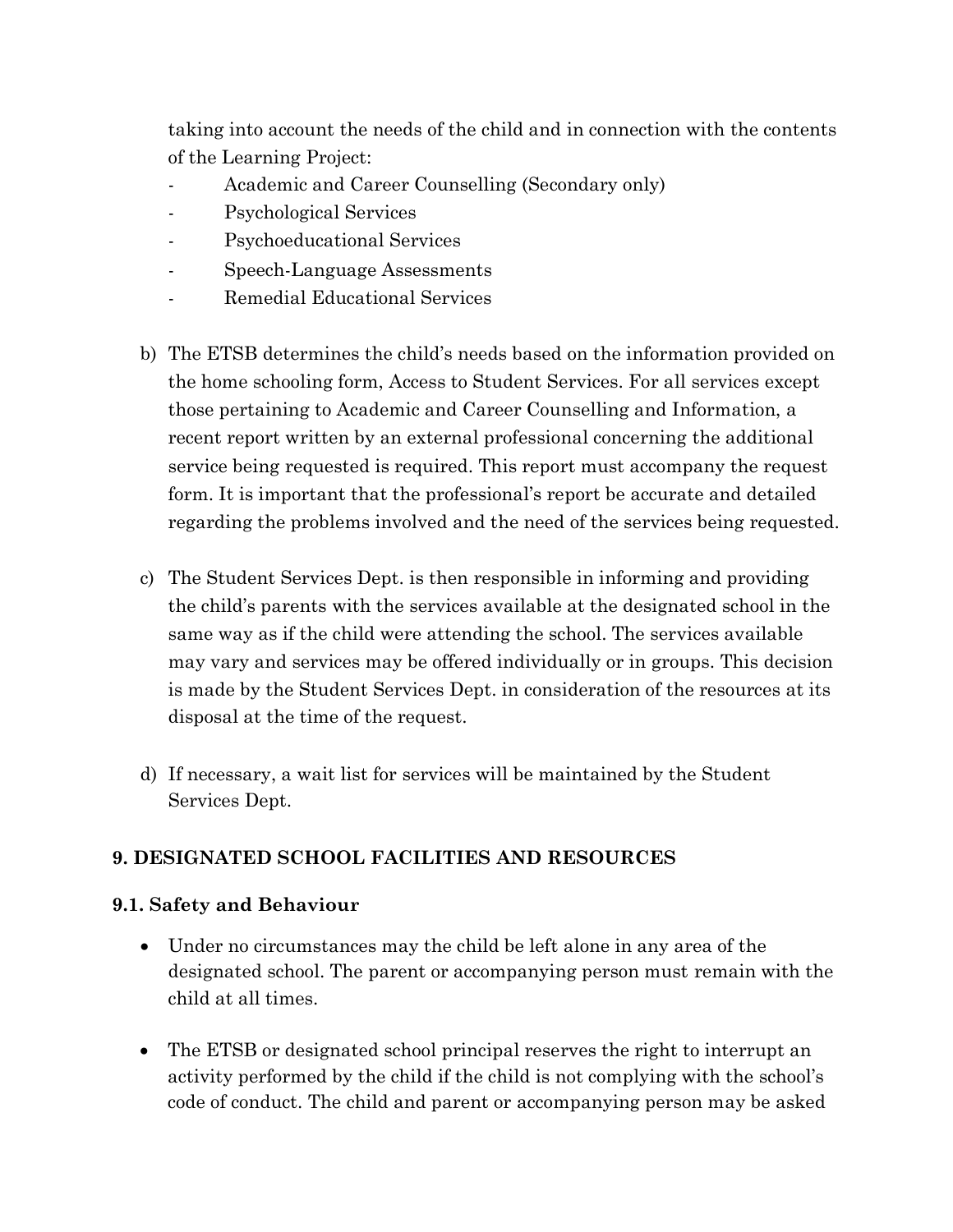to leave the school if poor behavior or non-compliance is observed.

- For safety reasons, preschool children are not permitted in the designated school.
- Only the child receiving home schooled instruction can be present and make use of the designated school's facilities and resources.

# **9.2. Access to Library and Computer Area**

- Based on the completion of the home schooling request form, Access to School Facilities and Resources and approval of the ETSB, the child may access the designated school's library area to read, search and borrow books.
- All library activities must align with the contents of the Learning Project.
- The ETSB reserves the right for the child and parent or accompanying person to sign a document requesting compliance with certain rules when using information technology in the designated school.
- When using a school computer, it is important for the child to be a responsible Digital Citizen:
	- Avoid sharing personal information on the Internet.
	- Never share username and passwords with other users.
	- Be respectful of others and not use vulgar, threatening or insulting language.

- Never publish a photo or video without the consent of the persons appearing in it.

- Never possess or distribute inappropriate content of a violent, hateful, indecent nature or participate in prohibited or illegal activities.

- Always take proper care of the computer hardware and software used.

# **9.3 Access to Science Area**

• Based on the completion of the home schooling request form, Access to School Facilities and Resources and approval of the ETSB, the child may access the designated school's science area to conduct a science-related task.